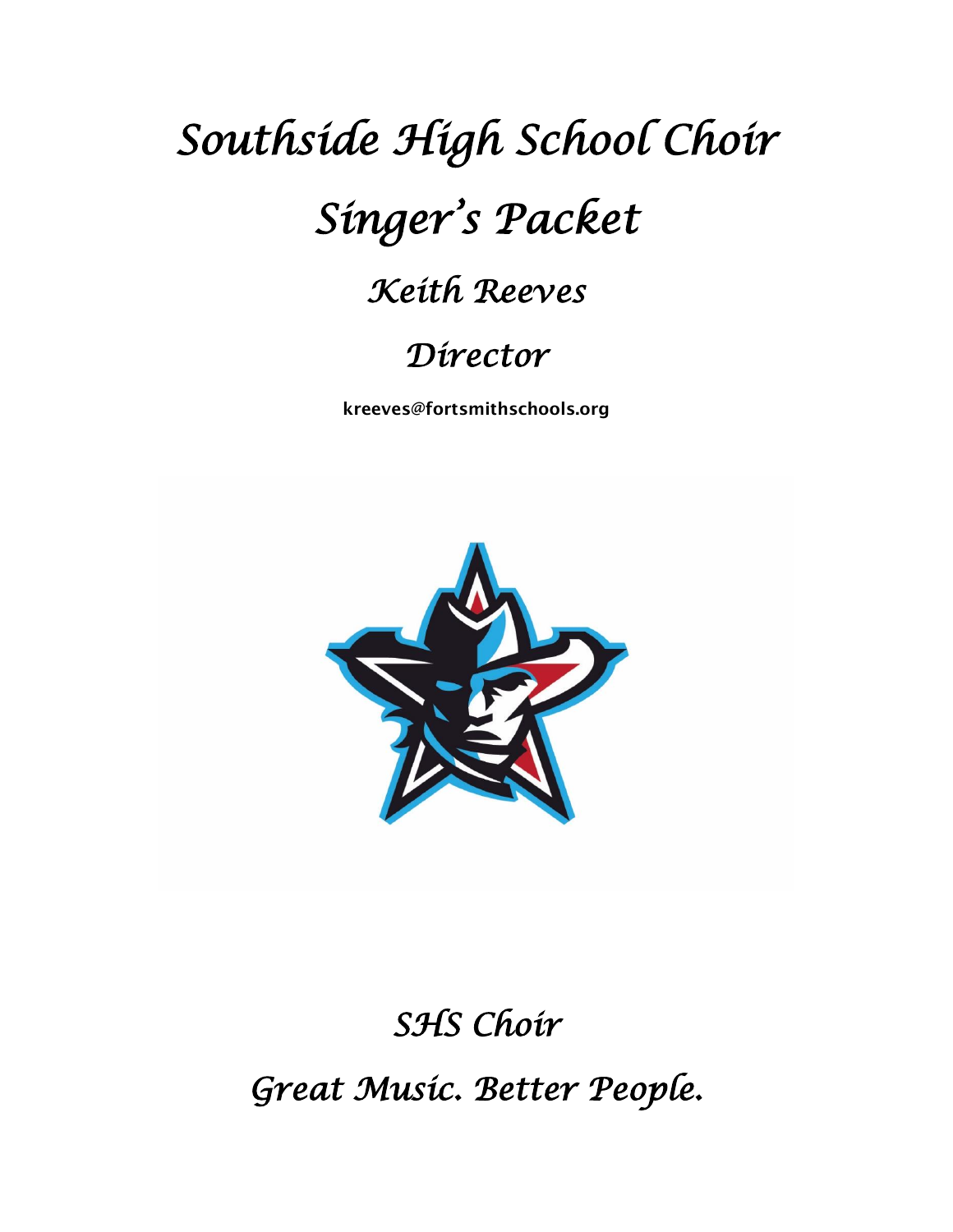August 17, 2021

Dear Students and Parents,

Welcome to a new year at Southside High School. I am so glad you have chosen to be a part of our program. Our goal is to provide a loving community atmosphere, enhance student musicianship and music literacy, and to provide opportunities for personal growth. Together we will create unforgettable experiences that will last a lifetime.

This handbook will cover as many details about the program as possible. As Choir parents, you are very important to our success. I hope to build a strategic partnership with all of you so that we can provide the best experience possible for the students.

Unfortunately we are unsure what this semester will look like, but we have been told to go ahead and prepare for in person events. The district will make a decision soon on whether or not we will be able to have live performances and travel this year. The Arkansas Choral Directors Association will decide by September 1<sup>st</sup> on whether or not we will hold our region and state clinics and tryouts live as well. I have attached a calendar with all known dates.

As a graduate of the Southside High School's class of 2003, I have witnessed firsthand the impact that such a program can have in the lives of the students and parents. I look forward to building on the foundation that has been established. SHS Choirs have an incredible tradition of superior performances, unique musical experiences, and community involvement. My goal as director of this remarkable program is to continue that commitment of excellence and growth. Thank you for your interest and support of the Southside Choir Program.

Sincerely, Keith Reeves Choir Director Southside High School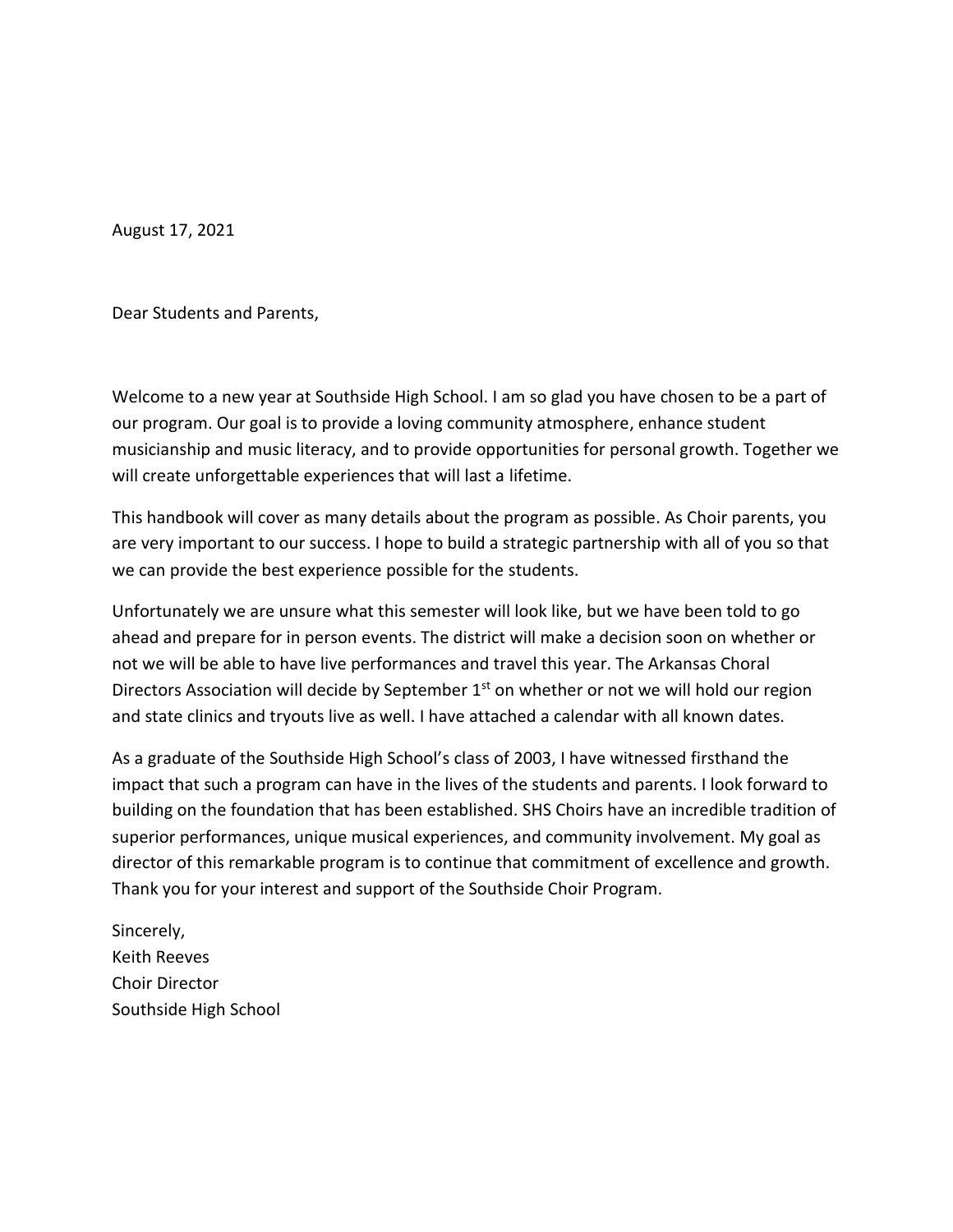#### *SHS Performing Choirs*

**9 th Grade Treble Choir: 2 nd period**

**Varsity Singers: 3rd period**

**Mixed Chorus: 4th period**

**Chamber Choir: 5th period**

**9 th Grade Tenor/Bass Choir: 6th period**

\**Some out-of-class rehearsals may be required to adequately prepare for performances.*

#### **Objectives:**

- 1. Create memorable classroom and musical experiences that motivate students.
- 2. Emphasize the development of singing and music literacy skills.
- 3. Provide a safe place for students to enhance their social skills.
- 4. Work with other educators in the building to ensure student success in all areas.

#### **Attendance Policies:**

#### **Class Attendance**

Unlike individual activities such as an academic class, it is impossible to make up activities that occur in a choir rehearsal. Therefore, unexcused or excessive absences will have a negative impact on the student's grade.

#### **Excused Absences**

If there is a death in the immediate family, if the student is ill and misses the day of the performance and/or the day following the performance, or if the director approves the student's participation in another required school activity, the absence will be excused.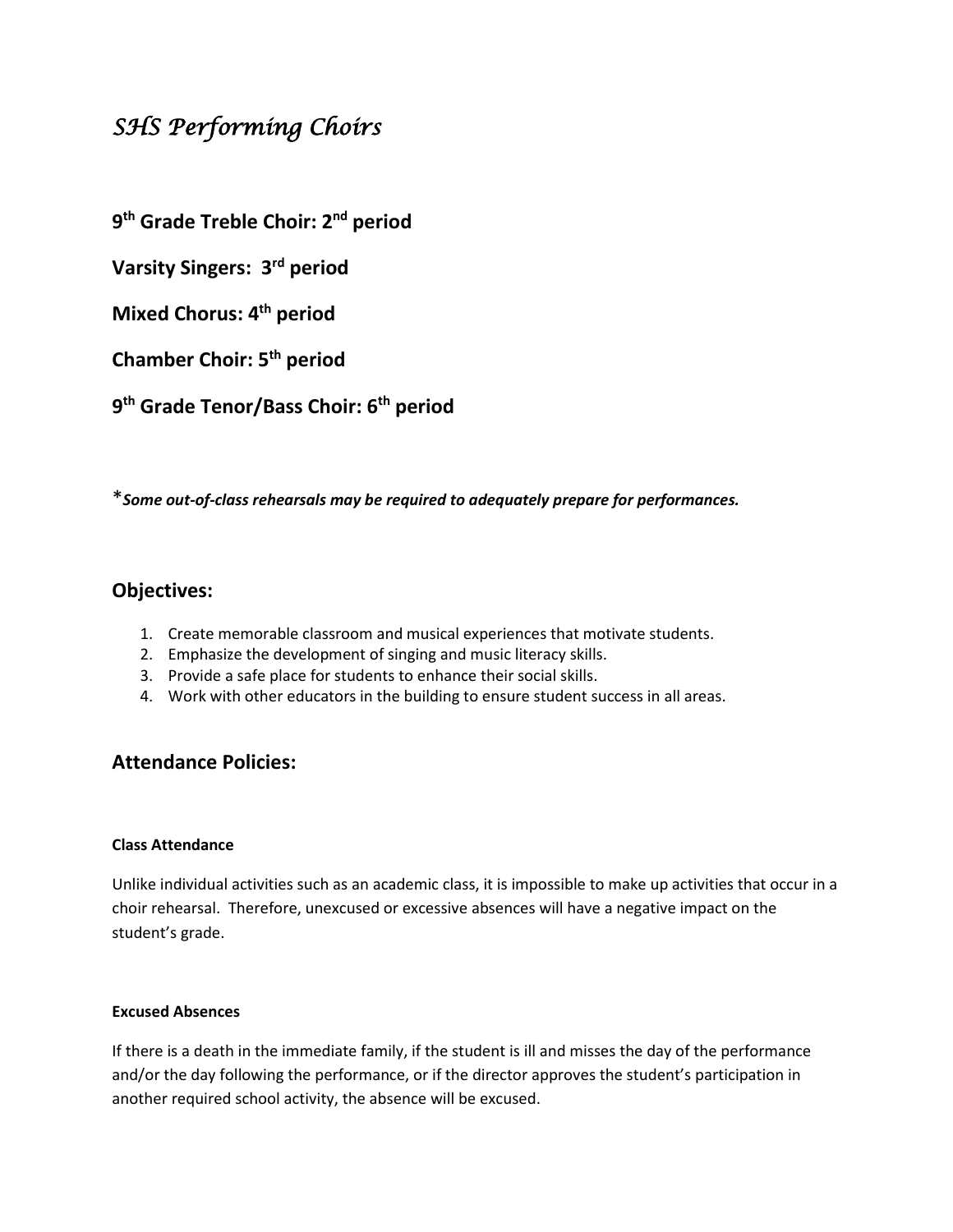#### **Unexcused Absences**

An unexcused absence from any performance will result in the student's grade being lowered significantly for the grading period in which the absence occurs. A second unexcused absence during the semester may result in dismissal of the student from the choir. No credit will be given if the student is dismissed.

#### **School Events**

In the event that there is an unavoidable conflict with a **school** event involving students from the choir, it is the **student's** responsibility to let both sponsors/teachers know this well in advance so that every effort can be made to work out the conflict. This pertains only to other school-sponsored activities, NOT outside clubs, events, etc. It is impossible to schedule around everything. Please keep choir dates posted on your calendar so that we can avoid last-minute confusion and conflicts.

#### **Testing**

Throughout the school year, there are several dates set aside for ACT and SAT tests. Please check the choir calendar when planning for those dates. Since there are numerous test dates for each of those tests, choir students are expected to schedule their testing appointments so that they do not conflict with required choir events.

#### **Additional Rehearsals/Activities**

Students will be given adequate notice of all additional rehearsals and activities outside of the regular class period. These rehearsals and activities are course requirements and are vital to the success of the choral program. Every effort will be made to minimize the amount of time required outside the regular class time. Unexcused absences from these activities will be treated in the same manner as an unexcused absence from class. Students should prioritize planned extra rehearsals over their personal work schedule as long as more than two weeks' notice is given.

*Rehearsals held during the week prior to any performance are vital, and it is imperative that everyone be in attendance. If possible, PLEASE do not schedule outside appointments during this time.*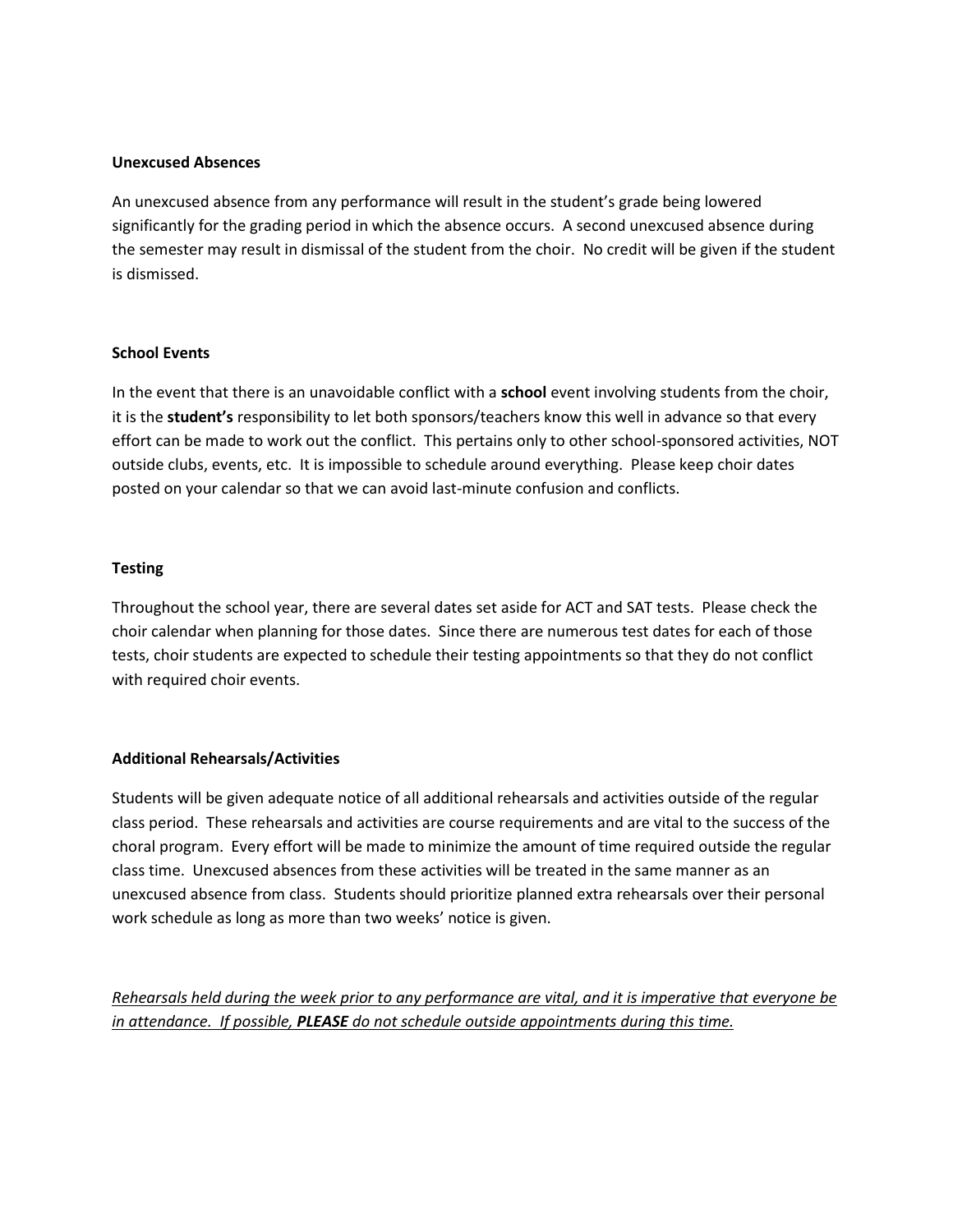#### **Concert Attendance**

Concerts are the ultimate evaluation of many weeks of preparation and class work. Choir members are expected to be present for the entire time of each required concert. An unexcused absence from a concert will result in the lowering of the student's grade. Absences and tardies on concert day will be excused for cases falling under the **Excused Absence** policy. **Prior notification** of any conflict with a required concert or rehearsal is required. Students are responsible for keeping up with the dates and times of scheduled activities.

#### **Trips**

Good behavior is expected of all choir members at all times. Choir members are not to smoke, vape, drink, or commit any other violations of the student handbook at any time they are associated with the choir. Possession and/or use of alcoholic beverages, weapons, or controlled substances when associated with the choir will be handled in accordance with district administrative guidelines. *Students are expected to use transportation arranged by the director on choir trips to and from the destination.*  Students may not get in a vehicle with anyone other than their parents for any reason while on a choir trip. Students may ride home with their **parents** if they have provided a **written request** *prior* to the event.

During a normal year we typically take a performance and/or competition trip in addition to the required performances listed on the school calendar. The cost for these extra trips is paid for by the students who choose to attend. Therefore, they are not required. However, students are encouraged to attend, as we are most successful when all of our students participate. Students are encouraged to work outside of Choir to earn the money they need for fees associated with Choir. While we want to keep the cost to students and their families to a minimum, it is inevitable that we will have participation fees. **PLEASE NOTE: Monies turned in/earned for trips are spent on trip housing, transportation, and other costs as quickly as they are collected. Therefore, they are non-refundable.**

#### **Rehearsal Etiquette**

*The single most important factor in the overall success of any choir is the work it accomplishes during its rehearsals.*

- A **positive attitude** towards directors and fellow choir members is vital.
- Good **concentration** on the *present* has to take precedence over *past* classes or experiences as well as *future* classes or experiences.
- $\triangleright$  A **pencil in hand** is required. Please mark your music diligently. This allows you to be a responsible choir member by keeping up with the progress of the music.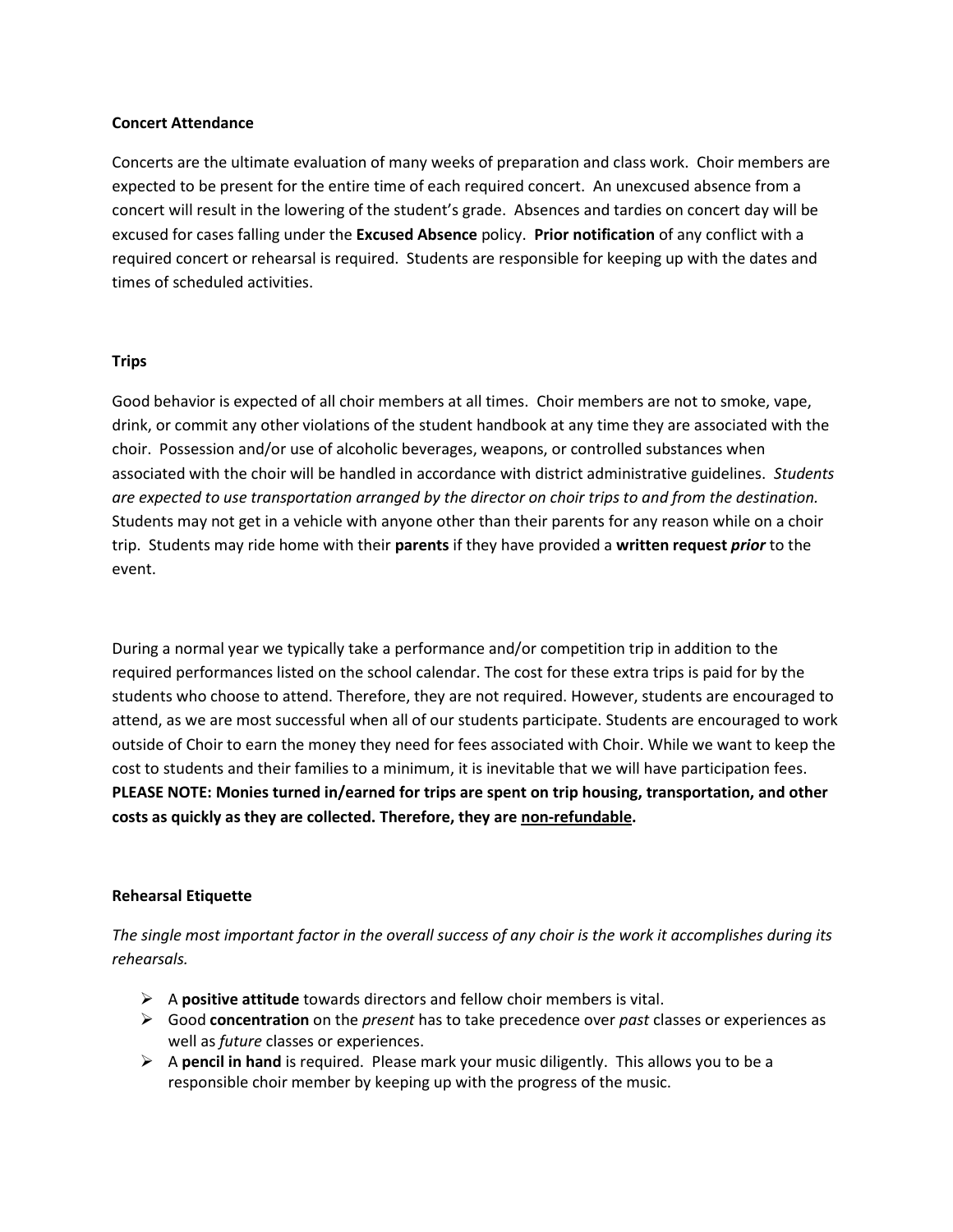- **Talking** during rehearsals should only occur when we are not singing and the director is not providing feedback to the Choir. It can be distracting to you and those around you, and can prevent progress.
- If you are ill, please let me know *before rehearsal begins*. If you are well enough to be at school, you must participate in rehearsal. Even if you cannot sing, you must follow along in your music, learning as much as possible.
- **Proper singing alignment** is of vital importance! Just as a car that is out of alignment cannot operate at peak efficiency, a singer who isn't sitting or standing with proper alignment cannot perform efficiently. Proper alignment is necessary for good singing. Poor alignment obstructs the breathing and singing process and indicates laziness or inattentiveness. Proper singing alignment is taken into consideration when grading the students.
- **Cell Phones** should be stored completely out of sight during rehearsals unless given special permission by the director. The only items you should bring onto the risers are your music folder, a pencil, and bottled water.

#### **CONCERT ETIQUETTE**

Audience members are encouraged to follow some well-established standards for formal concert behavior.

- Refrain from talking during the performance.
- Remain seated for the entire concert if at all possible. If it is absolutely necessary to do so, move only between songs, and exit at the nearest door.
- Wait to re-enter the auditorium until the performing group is finished.
- Applause is the only appropriate form of expressing appreciation. A good rule of thumb is to wait until the conductor lowers his or her hands to indicate the completion of the selection or work.
- Please eliminate disruptions by turning off cell phones, and exciting if you have small children who are crying or speaking loudly.
- Students are required to stay until the end of the concert and are expected to observe all performing groups. This provides students and parents with an opportunity to view the program in its entirety and often helps build a community of comradery and support within the students. It also gives insight on the progression of Choir and helps parents and students make informed decisions about future participation in Choir throughout the students' high school experience.

#### **GRADING PROCEDURES**

Grades will be determined by the following:

Class contribution

- Daily Participation/Preparation/Cooperation
- Daily Attendance
- **Written Tests**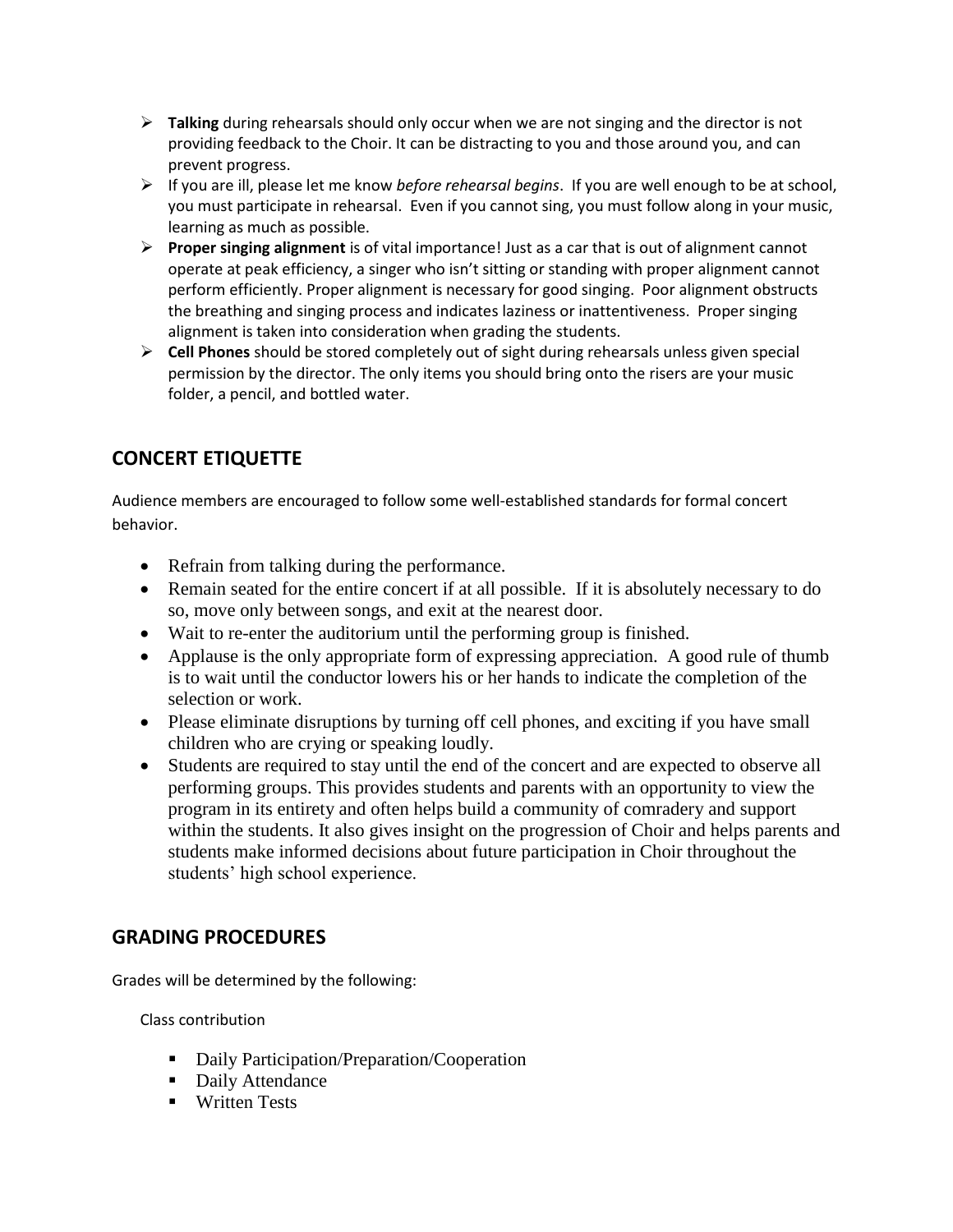- **Aural Tests**
- **Singing Tests**
- Required Extra Rehearsals
- Folder/Pencil Checks

Performances

- Concert Attendance
- **Evaluation**

#### **CLASSROOM RULES**

- 1. Be in your assigned place with folder and pencil when the tardy bell rings.
- 2. Keep hands, feet, books, and other objects to yourself.
- 3. No gum, food, candy, or drinks other than bottled water.
- 4. Cell phones may only be used in case of emergency or with director's approval.
- 5. Be kind.
- 6. Be respectful.
- 7. Do your best.

#### **Use of Fine Arts Facilities & Equipment**

#### **Care of Choir Room**

We are fortunate to have a very nice facility. We need to make the care and maintenance of our choir room, its auxiliary rooms, and our auditorium a daily priority. Remember, there will be no food or drink in the room, with the exception of water.

#### **Auxiliary Rooms**

There are four practice rooms, a music library, an office, and a choir ensemble room within our choir facilities. Please do not enter any of these rooms without permission.

#### **Stage/Auditorium**

Students are not permitted on the stage or in the auditorium unless they are accompanied by the director or another school employee.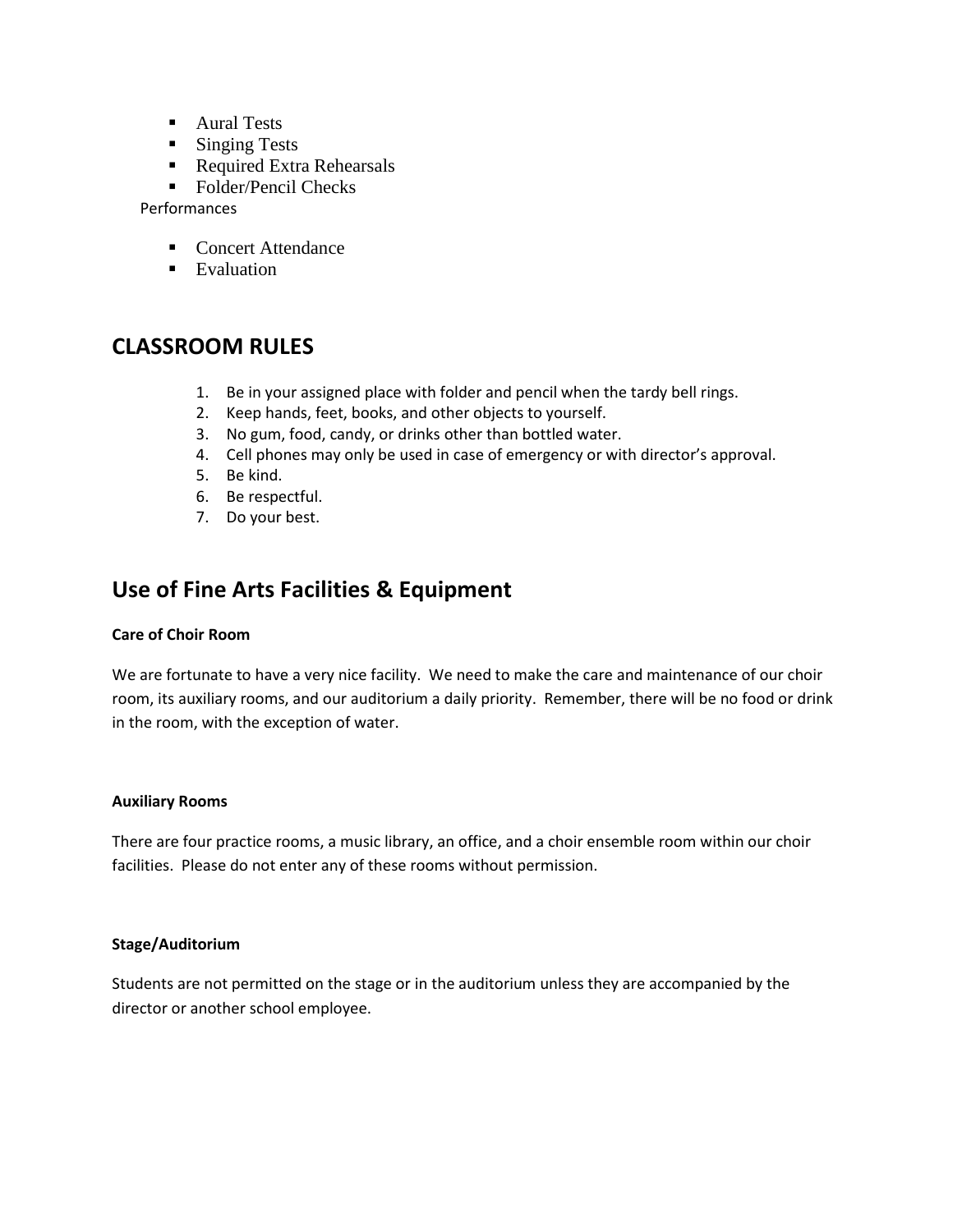#### **Sound Equipment**

Sound equipment can only be used with permission from the director, and may only be used for rehearsal purposes. Groups of students are encouraged to rehearse All-Region and All-State music in the choir room with the sound equipment.

#### **Pianos**

We have a very expensive grand piano in the choir room and another on the stage. In addition, we have pianos in each practice room and one in the Choir Ensemble Room. Never set your personal belongings on these instruments. *Students may not play the piano without permission from the director.*

#### **Choir Office**

If the office door is closed, please knock and wait for an invitation to enter. If you do not receive a reply, it is most likely that I am in a conference, phone call, etc. If the door is open you are welcome to enter.

#### **Phone**

The number for the Southside High School Choir room is 479-646-6808. You must Dial 9 to get an outside line before dialing your number. If the phone is not in use, and it does not hinder work being done by the choir director or other music staff, you may use it *with the director's permission.*

#### **Bulletin Boards/Marker Boards**

These boards are used to share information about upcoming events and educational information. Do not write or make marks on any materials posted on these boards.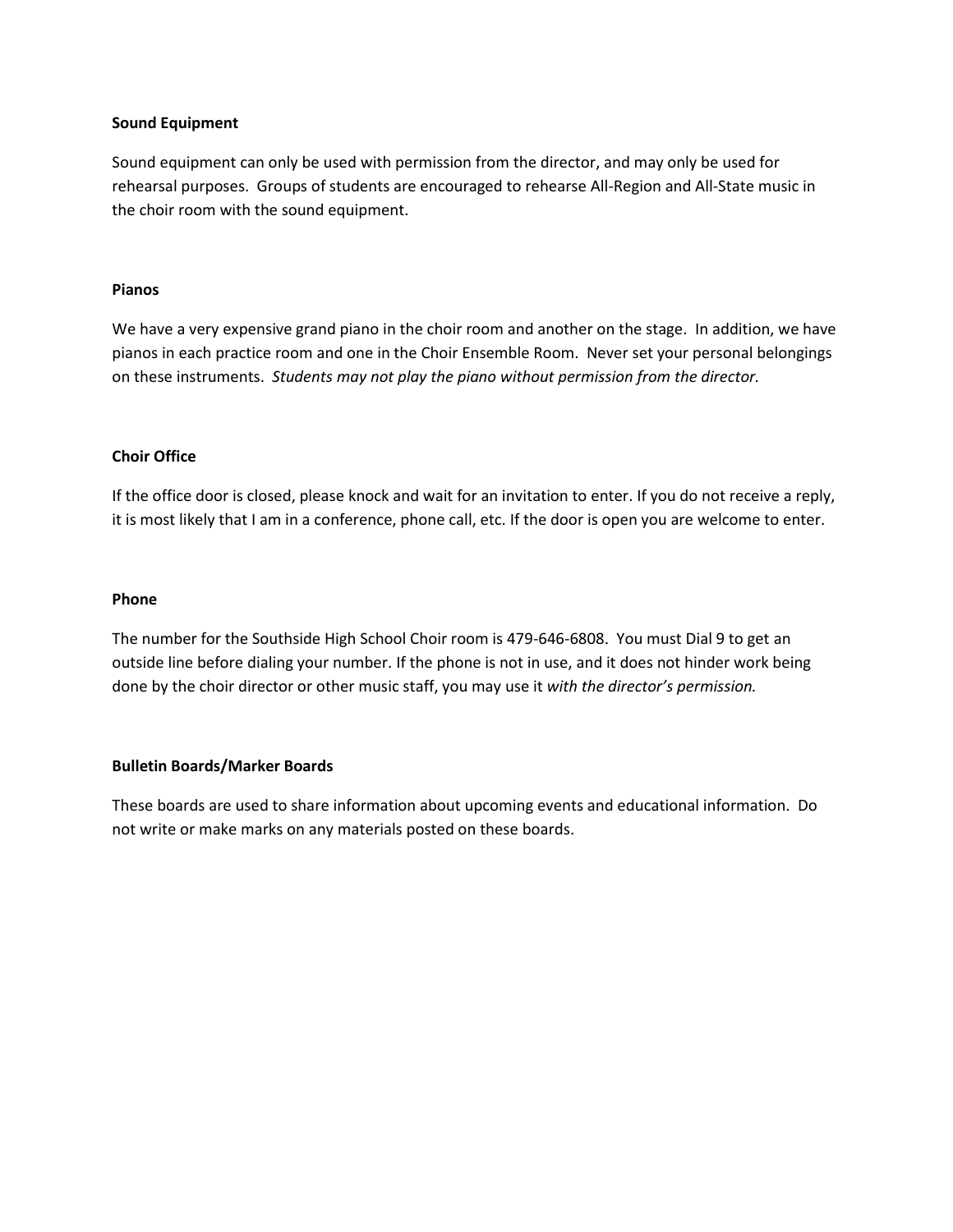#### **Section Leaders**

#### **(Chosen by the director; one per section in each choir)**

- 1. Maintains a current telephone and address list of all people in his/her section both at home and at school.
- 2. Acts as the telephone coordinator in case of a need to reach a section of the choir at home.
- 3. Responsible for keeping up with and reporting to the director all absences in class as well as absences from extra rehearsals, concerts, etc.
- 4. Assists in leading rehearsals in the event the director is absent.
- 5. Is prepared to lead their section on any piece of music.

**The director may change section leaders at any time.** 

#### **UNIFORMS**

**Uniforms will be rented from the choir for the school year but must be returned at the end of the year. The rental fee is included in the students' \$100 choir fee.** 

At the beginning of the school year, parent helpers, professional tailors, and/or the director will take the students' measurements and order uniforms. Uniforms will be issued during the fall semester and must be returned at the end of the year.

**Because of a rule that requires All-Region Choir members to wear their school performing uniforms at the All-Region Concert, uniforms MUST be ordered right away. Please make sure to pay your choir fees immediately.**

**Mixed Chorus, Varsity Singers, 9th Grade Treble, and Chamber Choir:** 

#### **Members of these groups will wear Tuxes or Dresses.**

**Dresses** must be properly hemmed if needed. Please **do not cut off** the extra dress length. Dresses are rented and will be used by someone else in the future. **(Dresses should be hemmed 1" from the floor, while wearing black flats)**

**Tuxedos** will include a tux jacket, tux shirt, tux pants, bowtie, cummerbund, and required buttons. . Students will be responsible for purchasing BLACK DRESS SHOES, BLACK SOCKS, and a PLAIN WHITE under shirt.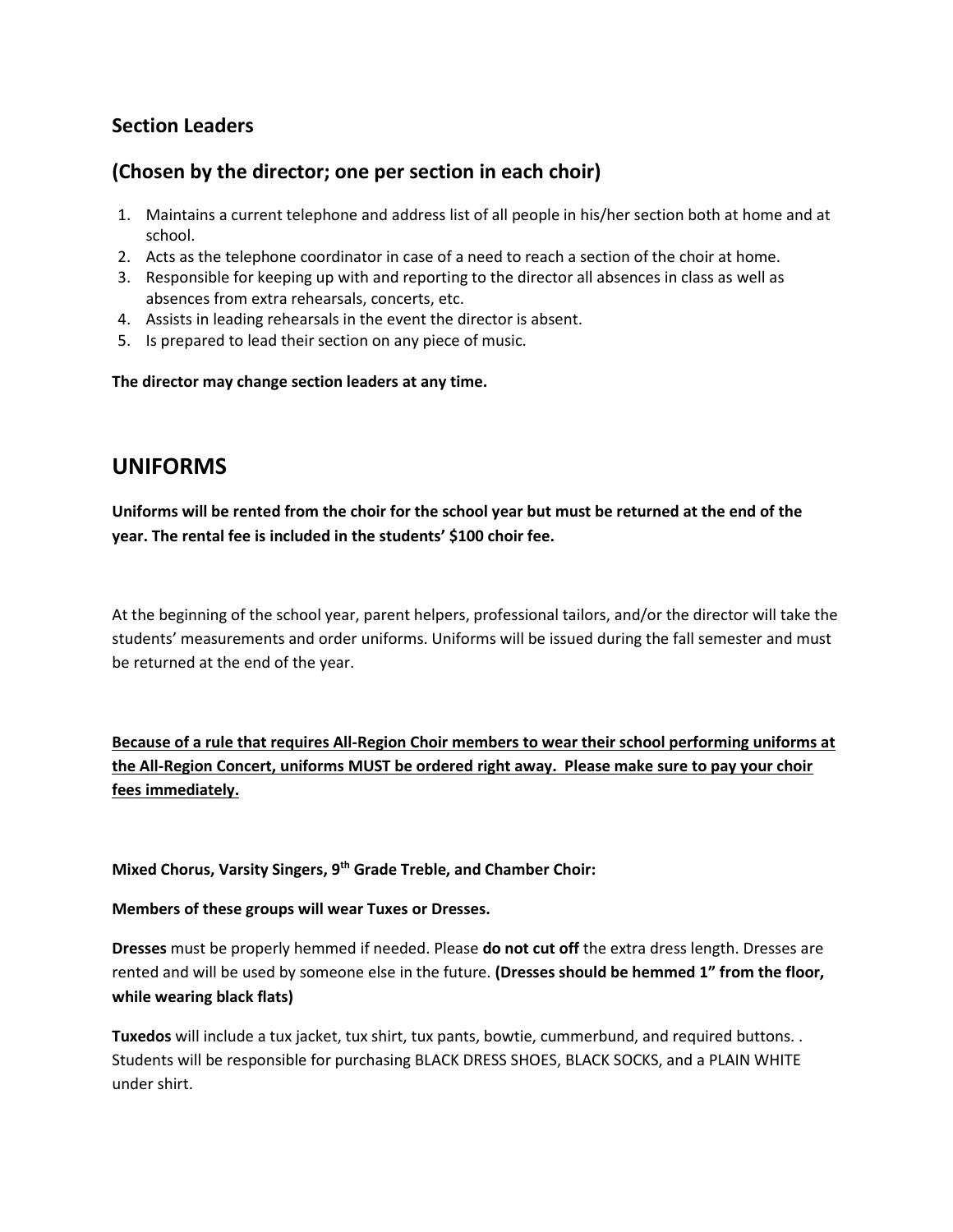**9 th Grade Tenor/Bass Choir:** Rainwater Clothing will provide our uniforms which will consist of a long sleeved black button up dress shirt, black dress pants, and a tie. Students must wear the school rented uniform to ensure that all singers are wearing the exact shade and style of shirts, ties, and pants. Students will be responsible for purchasing BLACK DRESS SHOES and BLACK SOCKS.

**PLEASE NOTE! Rented uniforms MUST be returned to the choir at the end of the school year. As soon as our last "formal" performance is complete, students must have uniforms cleaned, and then returned to the choir room. Students who do not return their uniforms will be added to the school's delinquent list and will be charged accordingly. FSPS policy prevents students from receiving report cards until unpaid fees have been taken care of. Uniform maintenance and replacement costs the choir a great deal of money if not returned.** 

**ALL CHOIR STUDENTS** must purchase a Choir t-shirt. The t-shirt fee is included in the students' choir fees. These shirts will be worn on special occasions and activities. They will also be worn for the Spring Concert in May.

**GENERAL:** The idea of a uniform is that we appear as a unified group to those who see us. Therefore, additions such as *large jewelry will not be allowed.* Ladies may wear small studs in their ears, but no dangling earrings, necklaces, or bracelets. When we are at a performance, students are expected to be in full uniform from the time they arrive until the time they have completed their performance. We take pride in our organization, and in our appearance.

**CLEANING:** Students receive uniforms in new, or very good, condition. All are expected to keep their uniforms in good condition. If properly cared for, the tuxes will likely not have to be dry cleaned until the end of the year. *However, the tux shirts should be washed and ironed after each performance!*

#### **CHOIR FEES**

All choir students are expected to raise/pay a fee of \$100.00. This includes the following items:

Choir T-Shirt Choir Folder Music Choir Uniform Rental All-Region Tryout Fee CPA Participation Fee Other needed equipment and supplies

This can easily be accomplished through fundraisers. Students will be asked to sell choir ads, mums, Madrigal Dinner tickets, and cookie dough or another equivalent fundraiser.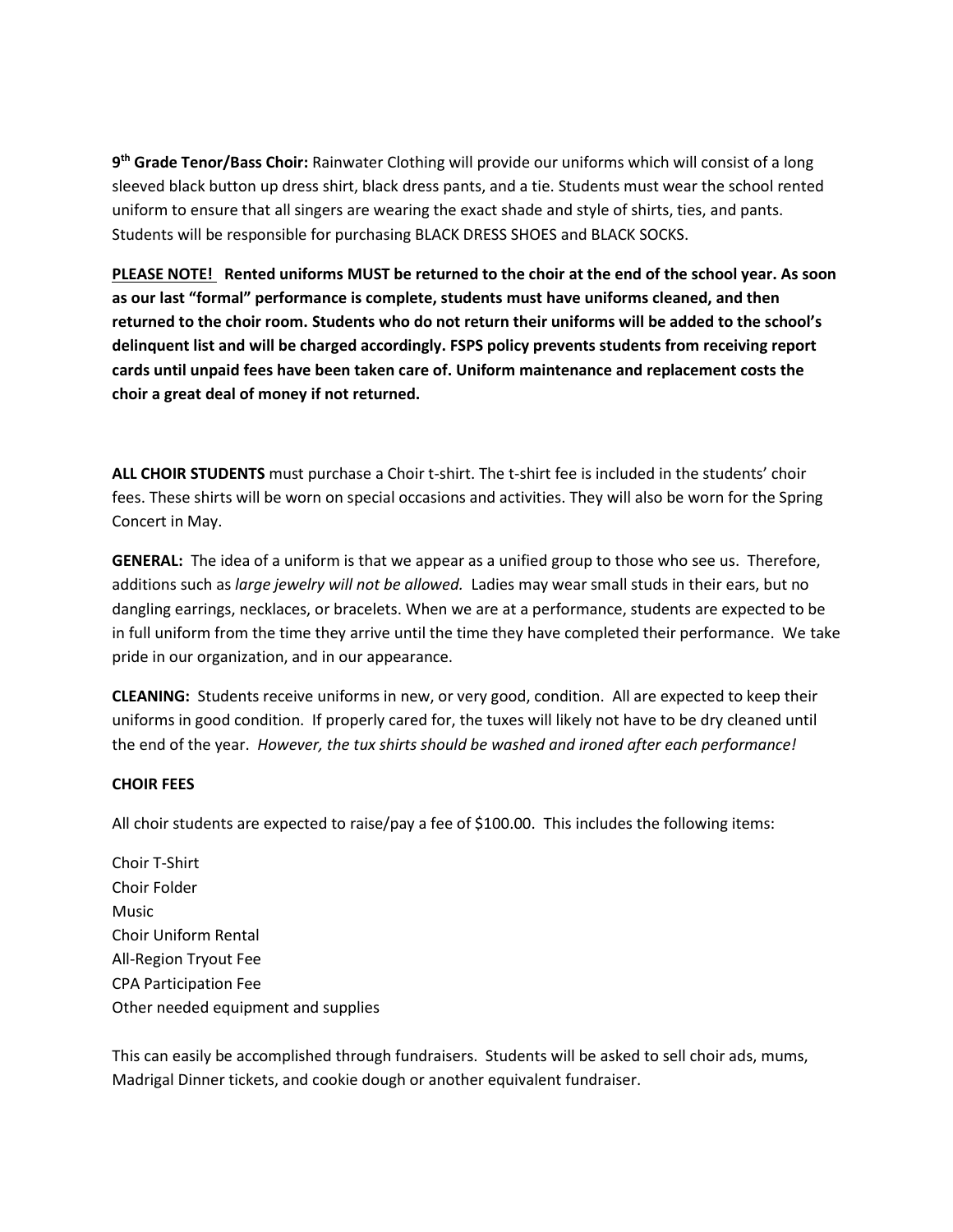#### **FUNDRAISING**

Students are expected to participate in the fundraising efforts we undertake throughout the year. None of us love fundraising, but it is a necessity. We will make every effort to keep fundraising to a minimum, but in order to do so, we must have maximum involvement in each one. The first fundraiser will be *selling ads* to individuals and/or businesses. Those supporters will be recognized in our programs at each concert/performance. The selling of mums and *Madrigal Dinner Feaste* tickets, are our other major fundraisers we do each year. Each student is expected to help in some capacity with this huge endeavor. Other fundraisers will be provided as needed.

\*\*Payments of any kind are to be placed in a securely closed envelope. Please write your name, the name of your choir, how much \$ is in the envelope, and what it's for, and then give directly to Mr. Reeves, OR place in blue basket on the table in choir room.

#### **SUMMER CHOIR CAMP**

The Arkansas Choral Connection (ACC) Choir Camp is held each summer during July. We highly recommend that our students attend this camp. The camp offers excellent instruction by top choral directors in the state. Summer camp information and applications are provided to interested students each spring. For more information on this camp, go to [www.accchoircamp.org](http://www.accchoircamp.org/) OR Arkansas Choral Connection on Facebook/Instagram. There will also be information on the SHS Choir webpage. (A payment plan for camp is available.)

#### **PRIVATE VOICE INSTRUCTION**

The Choral Department of Southside High School will again offer individual, private lessons to those students desiring supplemental help/training during the school year. These lessons will be 23 minutes in length, and will be scheduled once a week during choir class, lunch periods, study halls, and before/after school. Lessons will be taught by approved vocal instructors. This provides students a great opportunity for musical growth without another appointment outside of the school day. We highly recommend any opportunity for private voice lessons and certainly encourage students to study with quality teachers. Further information will be provided to interested students during the beginning days of school.

#### **LEVEL OF PERFORMANCE**

Students in the Southside High School Choir are expected to give the time and effort necessary for top quality performance. Sectionals or night rehearsals will be scheduled only if the choir needs the time to achieve or protect the high level of excellence expected by the director, administration, parents, community, and students.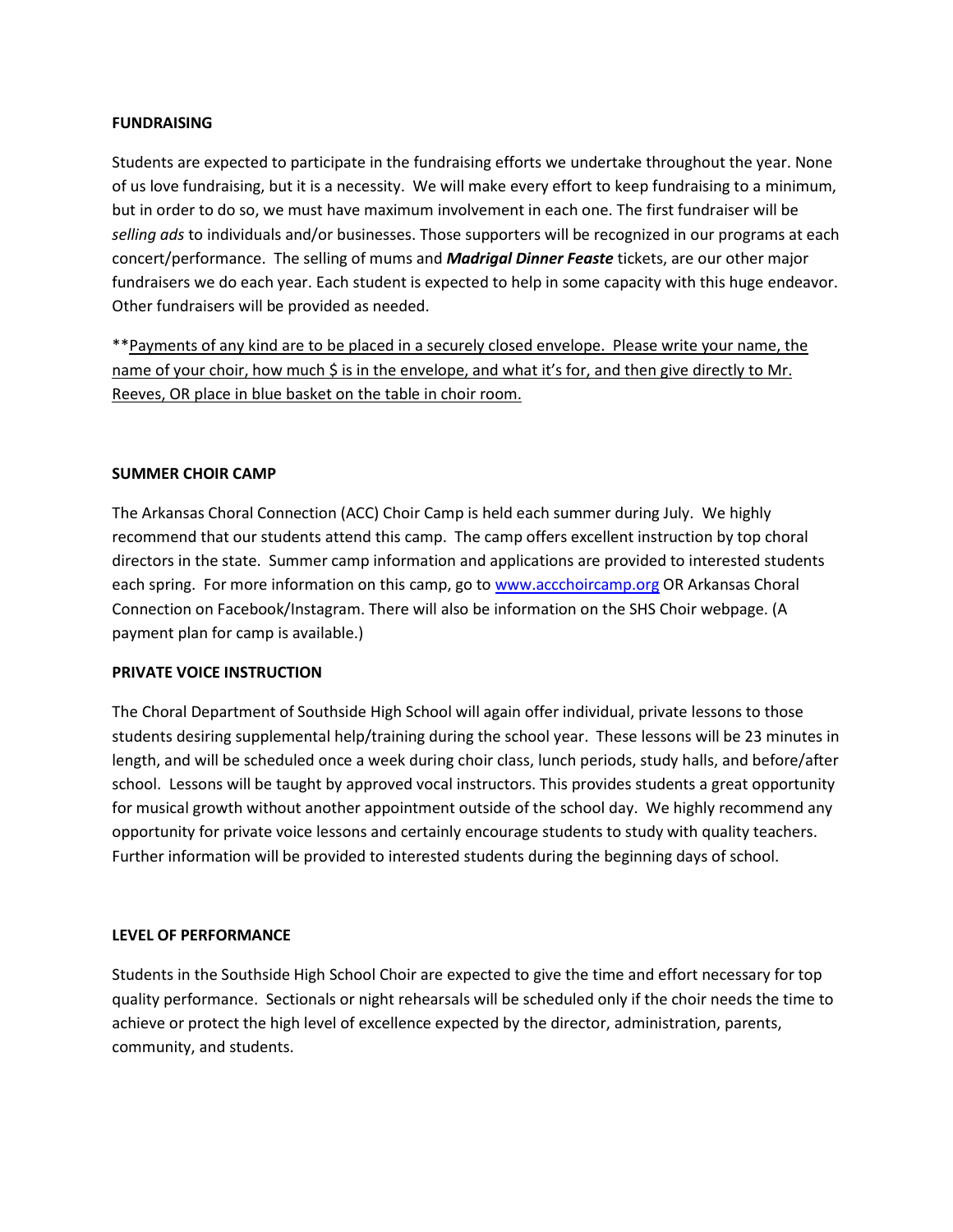## **YES, I WANT TO HELP!!!**

Please complete and return this form as soon as possible.

| Home Phone: _____________________________Cell Phone: ___________________________ |  |
|----------------------------------------------------------------------------------|--|
| Work Phone: ______________________                                               |  |
| Darant e-mail                                                                    |  |

Please check which are appropriate for your circumstances.

I am available:

- \_\_\_\_\_\_ Mornings \_\_\_\_\_\_ Afternoons
- \_\_\_\_\_\_\_ Evenings \_\_\_\_\_\_\_\_ Weekends
- Measure students for tuxes/dresses during the school day
- \_\_\_\_\_\_ Chaperone/Assist with City Choral Festival
- \_\_\_\_\_\_\_ Chaperone/Assist with 9<sup>th</sup> Grade All-Region Auditions Oct. 9<sup>th</sup>
- Chaperone/Assist with  $10^{\text{th}}$ -12<sup>th</sup> Grade All-Region Auditions Oct.  $16^{\text{th}}$
- Help with Madrigal Dinners (Dec. 9th, 10th, and 11th)
- Chaperone Region Choir Performance Assessment on March 10<sup>th</sup> or 11<sup>th</sup>
- Chaperone State Choral Festival April 7<sup>th</sup>
- Chaperone Solo/Ensemble April 9<sup>th</sup>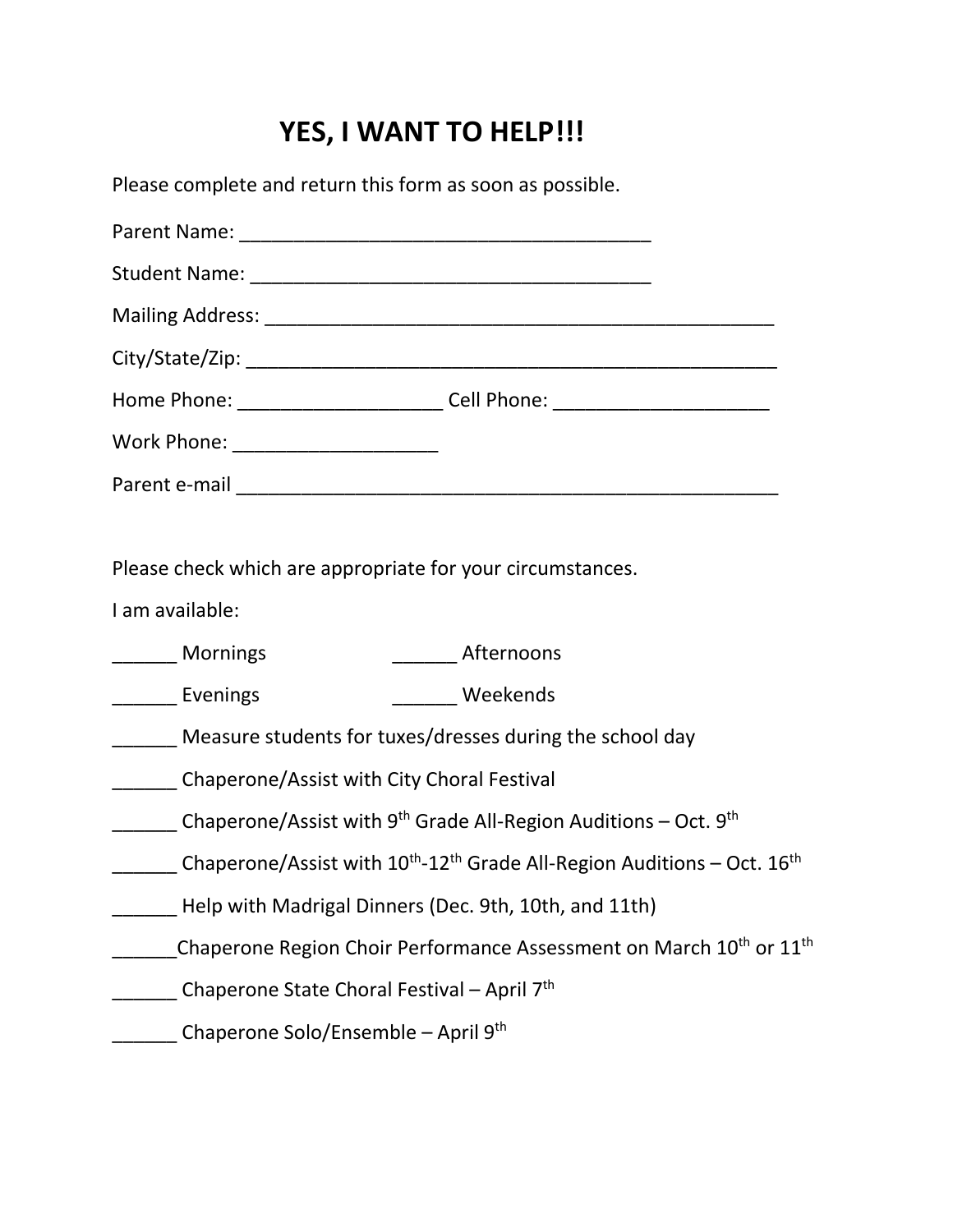## **Madrigal Dinner Donations:**

## **Name\_\_\_\_\_\_\_\_\_\_\_\_\_\_\_\_\_\_\_\_\_\_\_**

The success of our Madrigal Dinner Feaste depends greatly on the generous donation of time, effort, and money from our local businesses and families. Some needed donations are:

| 12" red or white taper candles (Unscented)                      |
|-----------------------------------------------------------------|
| red or white $3 \times 6$ pillar candles (Unscented)            |
| artificial fruit (plain or beaded)                              |
| clear tree lights                                               |
| _ green garland                                                 |
| Christmas trees with bases (live and artificial)                |
| iron, pewter, silver, or brass candleholders, mugs/steins, etc. |
| Assistance with:                                                |
| Set decoration                                                  |
| Food preparation                                                |
| Food service (directing student servers, bringing ice, etc.)    |
| Costume design                                                  |
| <b>Building Sets</b>                                            |
| Clean-up                                                        |

MANY needs will arise with this event, and we simply need as many hands as possible, helping as needed. Specific needs will be determined as we get closer to the event. You might want to wait to purchase items until then. The exception is candles – we ALWAYS need more candles<sup>©</sup>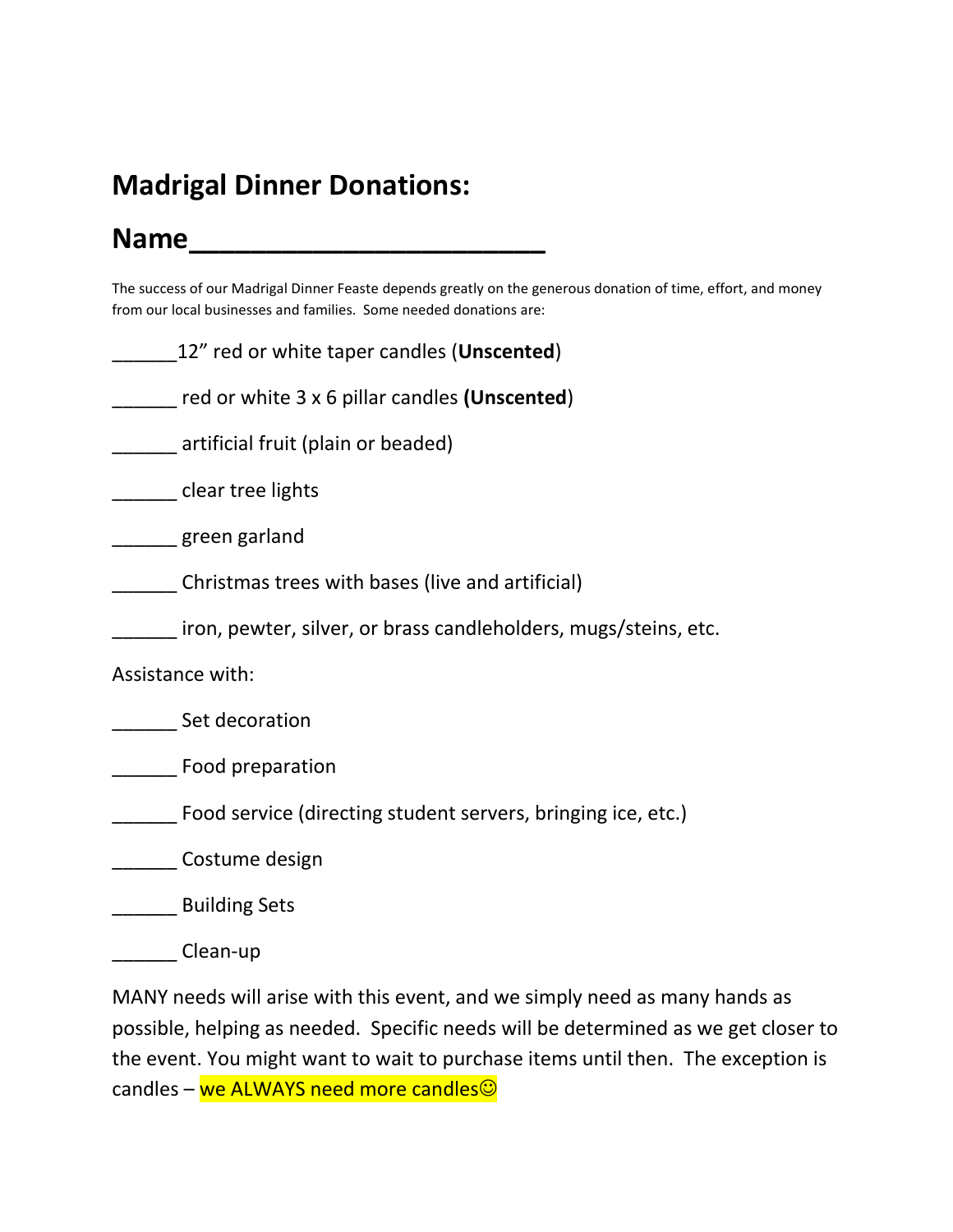#### **PARENT/STUDENT CONTRACT OF AGREEMENT: (To be signed and returned immediately. Students MUST return a contract of agreement in order to participate in choir.)**

We have read the SHS Choir Handbook and agree to uphold the guidelines, rules, and traditions explained in its contents.

We understand that all performances indicated are required and that additional performances may be added.

We understand that students must be in attendance for the entire performance in order to receive full credit.

We understand that uniforms are to be kept clean, neat, and to be worn as outlined in the handbook.

We understand that the students are responsible for paying the \$100 Choir Fee or fundraising to cover it.

We understand that the director is to be informed of any unusual circumstances that may prohibit the student from performing in class or in concerts (illness, family emergency, excessive absences, etc.). It is the parents' responsibility to contact the director, either in writing, via e-mail, or by phone. (Contact information is on the cover of this handbook.)

We understand that being a member of the Southside Choir is a privilege and that students are expected to represent Southside High School with dignity, pride, and respect.

| Grade 9 10 11 12 T-shirt Size XSS M L XL 2XL 3XL 4XL |  |
|------------------------------------------------------|--|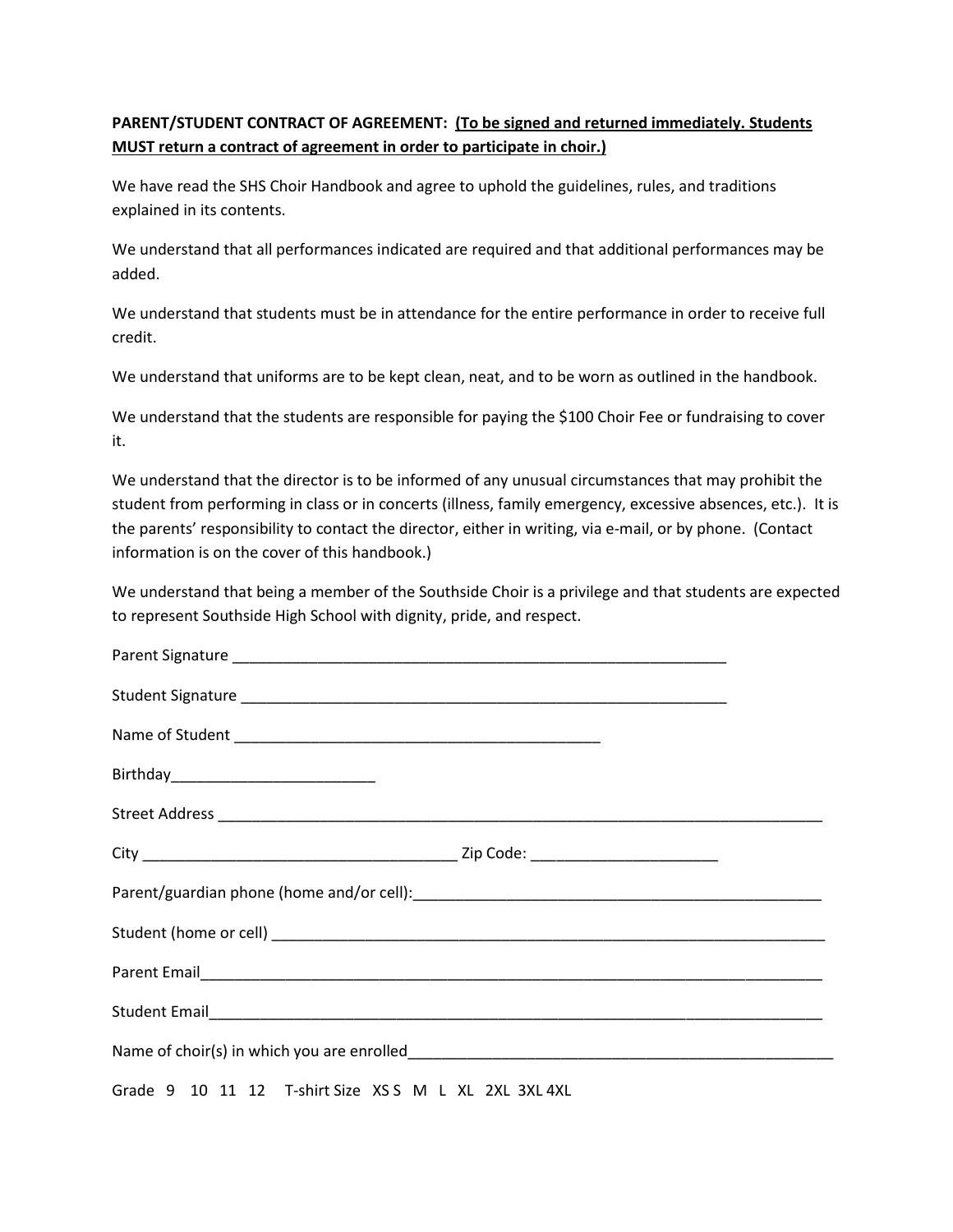#### **Southside High School Choir**

#### **Parental Permission Form**

We, the undersigned, do hereby give permission for our son/daughter,

\_\_\_\_\_\_\_\_\_\_\_\_\_\_\_\_\_\_\_\_\_\_\_\_\_\_\_\_\_\_\_\_\_\_\_\_\_\_\_\_\_\_\_\_\_\_\_\_\_\_\_\_\_\_\_\_\_\_\_, to accompany the Southside

High School Choir on various school-related trips throughout the year.

\_\_\_\_\_\_\_\_\_\_\_\_\_\_\_\_\_\_\_\_\_\_\_\_\_\_\_\_\_\_\_\_\_\_\_\_\_\_\_\_\_\_\_\_\_\_\_\_\_\_\_\_\_\_\_\_\_\_\_\_\_\_

We also agree that our son/daughter will abide by all of the rules as established by the director and school administrators for these trips.

Signed:

(Parent or Guardian)

\_\_\_\_\_\_\_\_\_\_\_\_\_\_\_\_\_\_\_\_\_\_\_\_\_\_\_\_\_

(Date)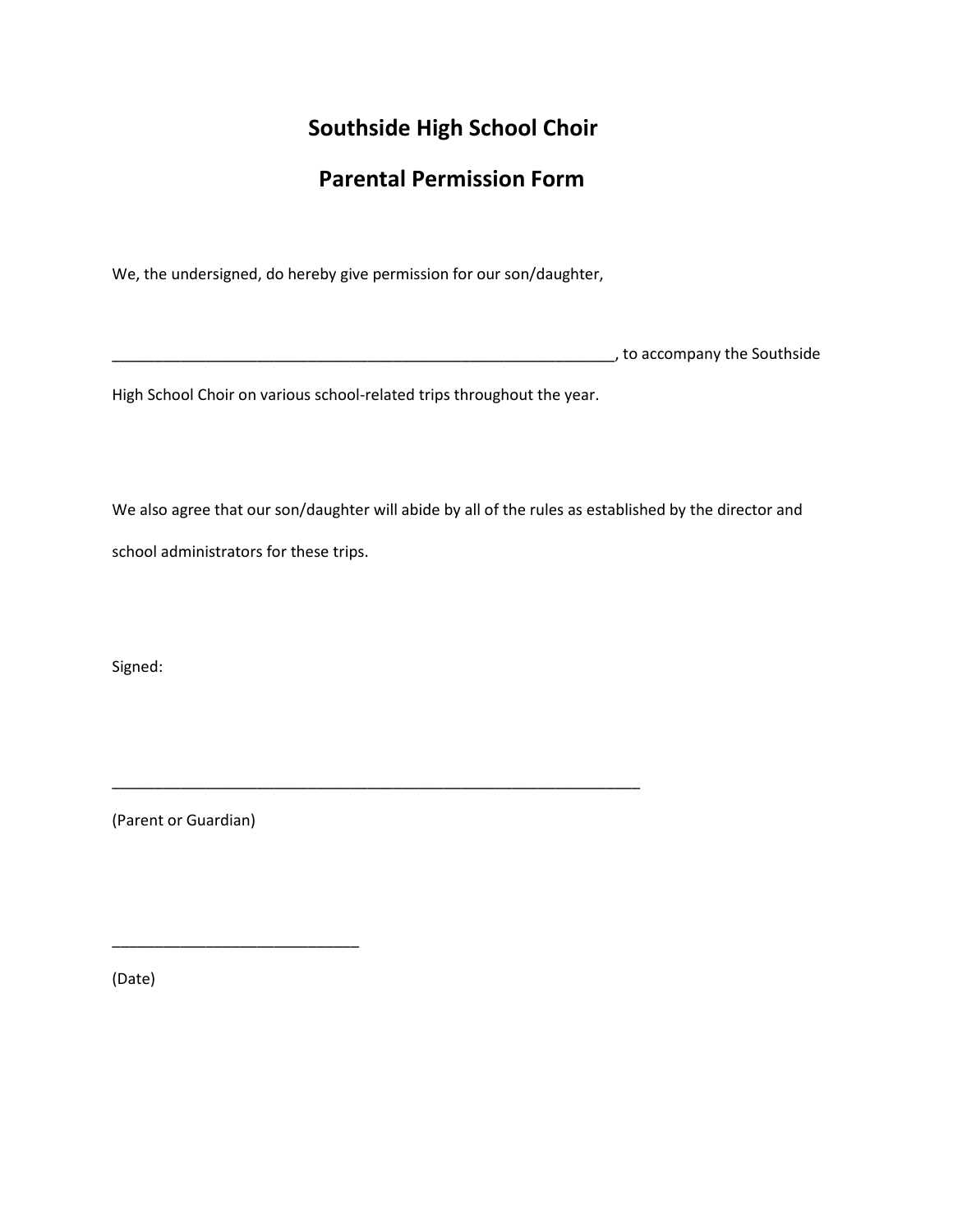## **Southside High School Choir Medical Consent Form**

| student) has my/our permission to receive emergency care of treatment if       |  |
|--------------------------------------------------------------------------------|--|
| deemed necessary.                                                              |  |
|                                                                                |  |
| Signature of parent/guardian                                                   |  |
|                                                                                |  |
|                                                                                |  |
|                                                                                |  |
|                                                                                |  |
|                                                                                |  |
|                                                                                |  |
|                                                                                |  |
|                                                                                |  |
|                                                                                |  |
|                                                                                |  |
| List any medications that the student will be taking with him/her on the trip: |  |

Other important information:\_\_\_\_\_\_\_\_\_\_\_\_\_\_\_\_\_\_\_\_\_\_\_\_\_\_\_\_\_\_\_\_\_\_\_\_\_\_\_\_\_